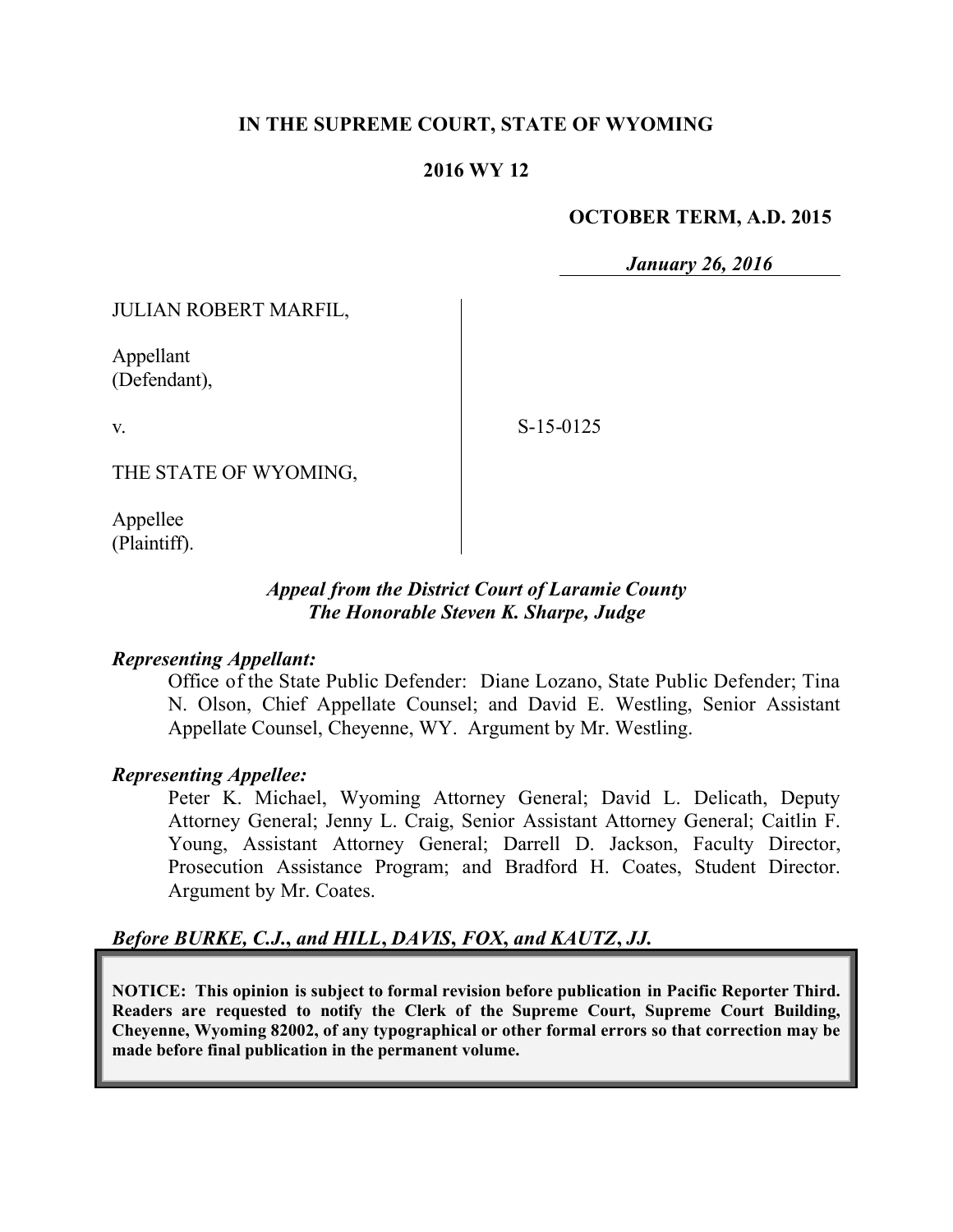## **HILL,** Justice.

[¶1] A jury convicted Julian Marfil of two counts of second degree sexual abuse of a minor. On appeal, Mr. Marfil contends that the district court abused its discretion when it refused his proffered instruction defining the term "inflicts," as that term is used in the charged statute's phrase "inflicts sexual intrusion on a victim." Mr. Marfil further contends that the district court erred when it denied the jury's request for a dictionary during its deliberations. We affirm.

## **ISSUE**

[¶2] Mr. Marfil frames the issue on appeal as follows:

I. Did the trial court err by refusing Defendant's proffered instruction regarding the definition of "inflict" as used in W.S.  $\frac{6}{2}$ -315(a)(i) and then further err by refusing to give a definition after the jury requested a dictionary?

# **FACTS**

## **A. Facts Leading to Charges Against Mr. Marfil**

[¶3] On January 8, 2014, Deputy Mitchell Chapman of the Laramie County Sheriff's Office asked two other Sheriff's deputies to conduct a welfare check on fifteen-year-old B.L., at the Pioneer Hotel in Cheyenne, Wyoming. This request stemmed from information Deputy Chapman received while following up on a report that B.L. had missed a therapy appointment arranged through the Wyoming Department of Family Services. Deputy Chapman knew B.L., felt she was a smart kid, and in an attempt to get her therapy appointment rescheduled, he located B.L.'s mother and had a conversation with her.

[¶4] During Deputy Chapman's conversation with B.L.'s mother, he asked B.L.'s mother to reschedule B.L.'s therapy appointment and urged her to get B.L. back into school. B.L's mother agreed that B.L. was a bright kid and needed to stay in school. B.L.'s mother then told Deputy Chapman that she was concerned about B.L. because she believed B.L. might be staying at the Pioneer Hotel with a 45-year-old man named Julian Marfil. B.L.'s mother was concerned with the thirty-year difference in their ages, but she indicated that she did not know whether the two were having sex. Deputy Chapman told her he would make arrangements for a welfare check.

[¶5] Per Deputy Chapman's request, Deputies Burrow and Crosby went to the Pioneer Hotel. They went to Room 228 and found B.L. and Mr. Marfil in bed. Mr. Marfil was wearing shorts and a t-shirt, and B.L. was wearing a football jersey and shorts. B.L.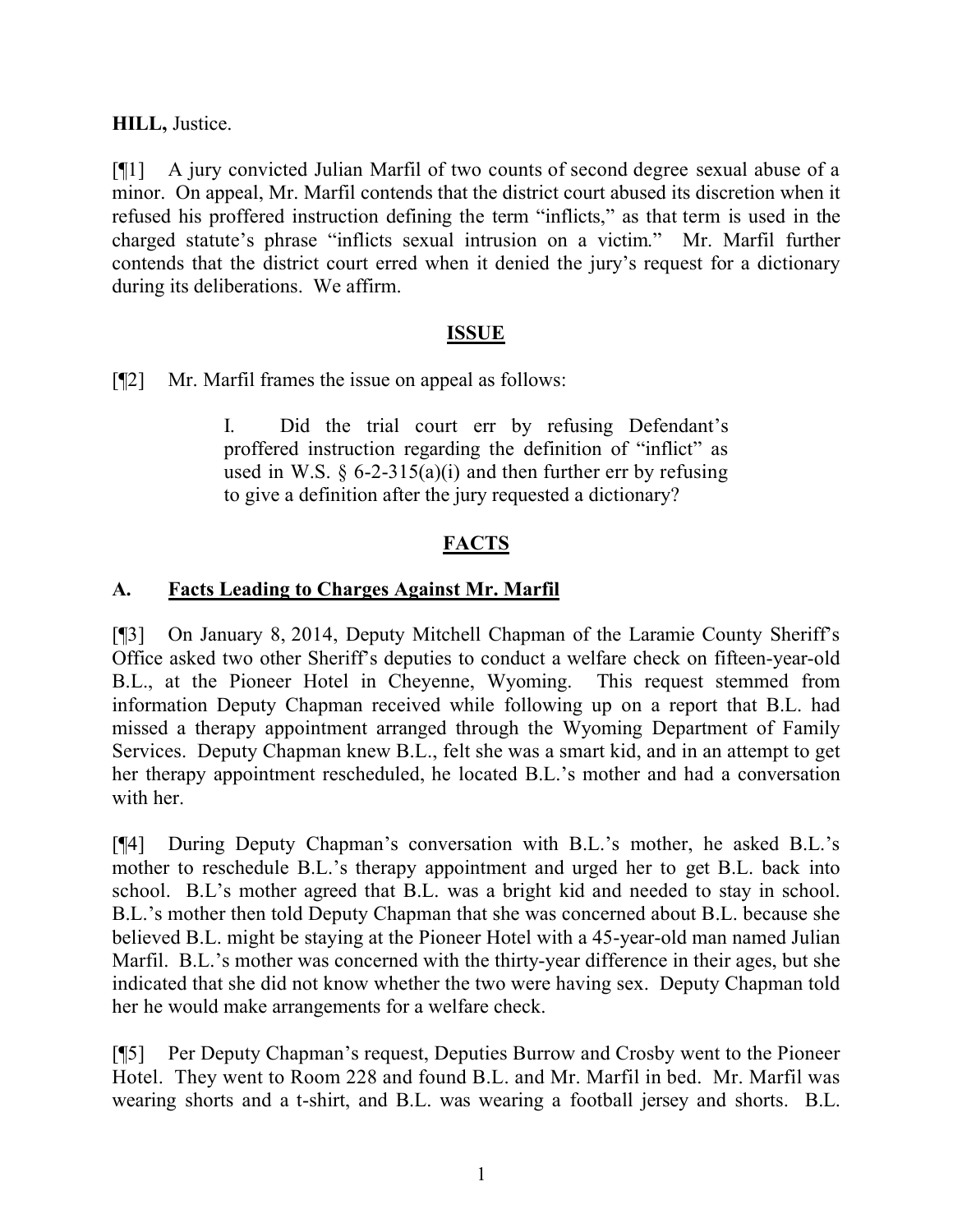initially gave Deputy Burrow a false name and said that she was Mr. Marfil's adult daughter but then admitted her true identity. After Deputies Burrow and Crosby were unable to locate either of B.L.'s parents, the Sheriff's Office took her into protective custody.

[¶6] On January 13, 2014, the State filed an information charging Mr. Marfil with two counts of second degree sexual abuse of a minor.

# **B. Trial**

[¶7] B.L. testified at Mr. Marfil's trial and described what occurred between the two of them. B.L. met Mr. Marfil through Mr. Marfil's sister, who worked with B.L.'s mother. Mr. Marfil began sending B.L. text messages in June 2013, starting with a text message asking B.L. if she knew where he could find his sister. In July 2013, Mr. Marfil began sending her text messages more regularly, and the text messages became what B.L. viewed as romantic. During this same month, B.L. began spending more time with Mr. Marfil, and they began kissing. At this time, B.L. was fourteen years old.

[¶8] Toward the end of October 2013, B.L. began spending the night with Mr. Marfil and having sex with him. B.L. testified that Mr. Marfil had sex with her about three times a week in October and November. In December 2013, the two spent less time together, but Mr. Marfil still had sex with B.L. one to two times every two weeks until his arrest in January 2014.

[¶9] On December 16, 2013, B.L. turned fifteen, by which time she was already pregnant by Mr. Marfil. B.L. gave birth to the child on September 14, 2014. On crossexamination, B.L. agreed that she was not tricked into having sex with Mr. Marfil, that he did not pay her for sex, and that he did not force her in any way to have sex with him. On re-direct, B.L. testified that while she was with Mr. Marfil, she believed she loved him, but she later realized she did not. B.L. further testified:

> Q. What are your thoughts now, looking back on the relationship?

A. I should have thought it through more but . . .

Q. And why is that?

A. Um, 'cause it really changed how I'm going to, like, finish school and everything.

# **C. Jury Instructions and Deliberations**

[¶10] In Instructions Nos. 8 and 9, the district court, with the agreement of the parties, instructed the jury on the elements of the two charged counts. Instruction No. 8 defined the elements for Count I: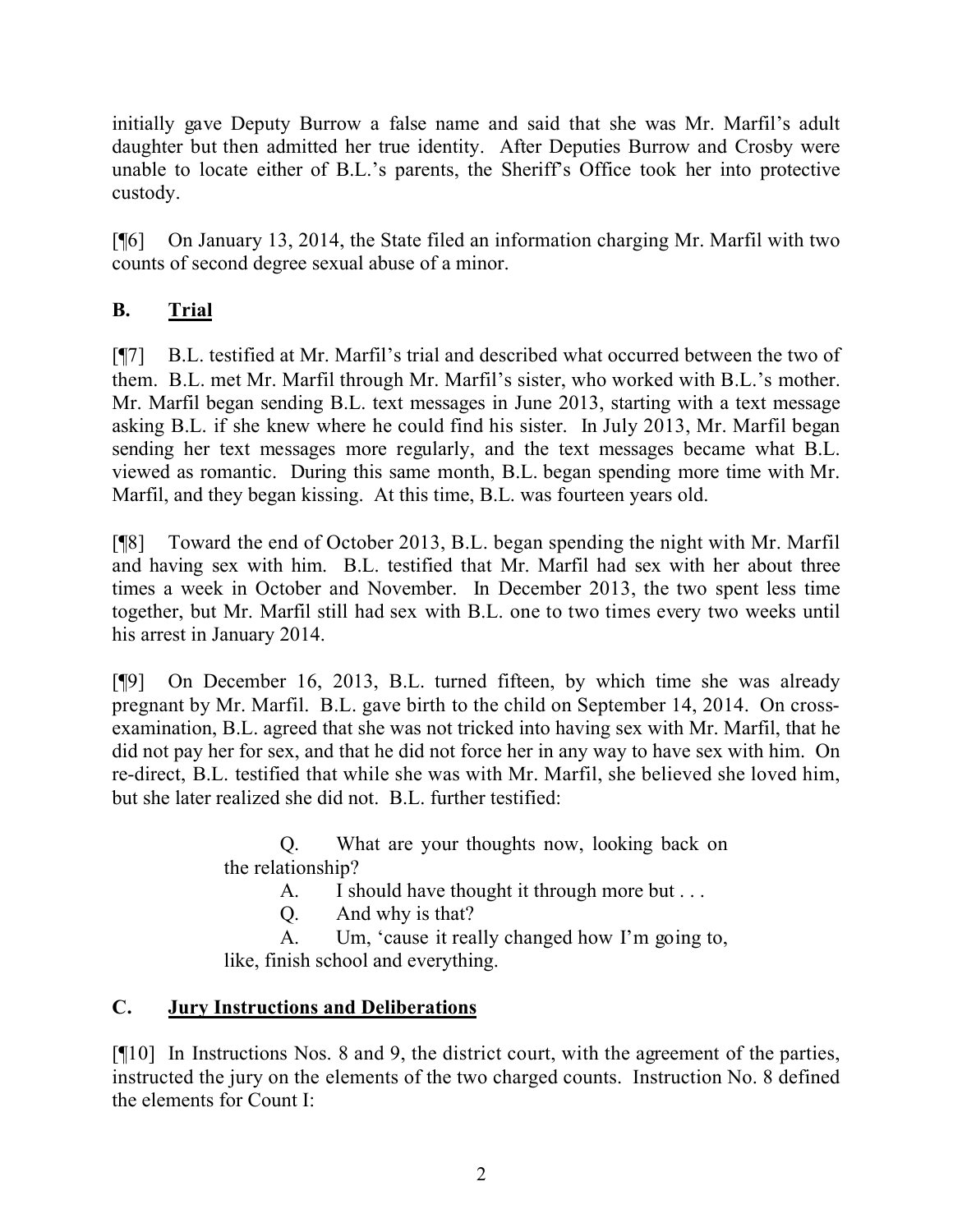The elements of the crime of Sexual Abuse of a Minor in the Second Degree, as charged in Count I in this case, are:

> 1. On or about the 1st day of July, 2013 through the 9th day of January 2014

2. In Laramie County, Wyoming

3. The Defendant, Julian Marfil

4. Inflicted sexual intrusion upon B.L.

5. B.L. was thirteen (13) through fifteen (15) years of age; and

6. The Defendant was at least four (4) years older than  $BL^{-1}$ 

[¶11] Among other instructions, Mr. Marfil offered a theory of defense instruction and an instruction defining the term "inflict." Mr. Marfil did not deny having sexual intercourse with B.L. or knowing that she was only fourteen years old when he began having sexual intercourse with her. Mr. Marfil's theory of defense was that he did not "inflict" sexual intrusion on B.L. because she consented to the sex. The district court allowed Mr. Marfil's theory of defense instruction, which as given to the jury read:

> Mr. Marfil asserts that he did not inflict sexual intrusion on B.L. The State must prove beyond a reasonable doubt that the sexual intercourse was inflicted upon B.L. This is a matter which the jury must decide based on all of the facts and circumstances of the case. The law requires that the sexual intercourse must be inflicted. If the State fails to prove beyond a reasonable doubt that Mr. Marfil inflicted sexual intrusion, then you must find him not guilty of both Counts I and II.

[¶12] The district court refused, however, Mr. Marfil's proffered instruction defining the term "inflict." That instruction read:

> Inflict means to impose as something that must be borne or suffered; or to impose anything unwelcome.

[¶13] Before refusing this defense instruction, the district court heard argument from both parties. In the course of that argument, the court had the following exchange with the State:

<sup>&</sup>lt;sup>1</sup> The elements instruction for Count II was identical except for the date of the offense, which for Count II was a date specific in January 2014.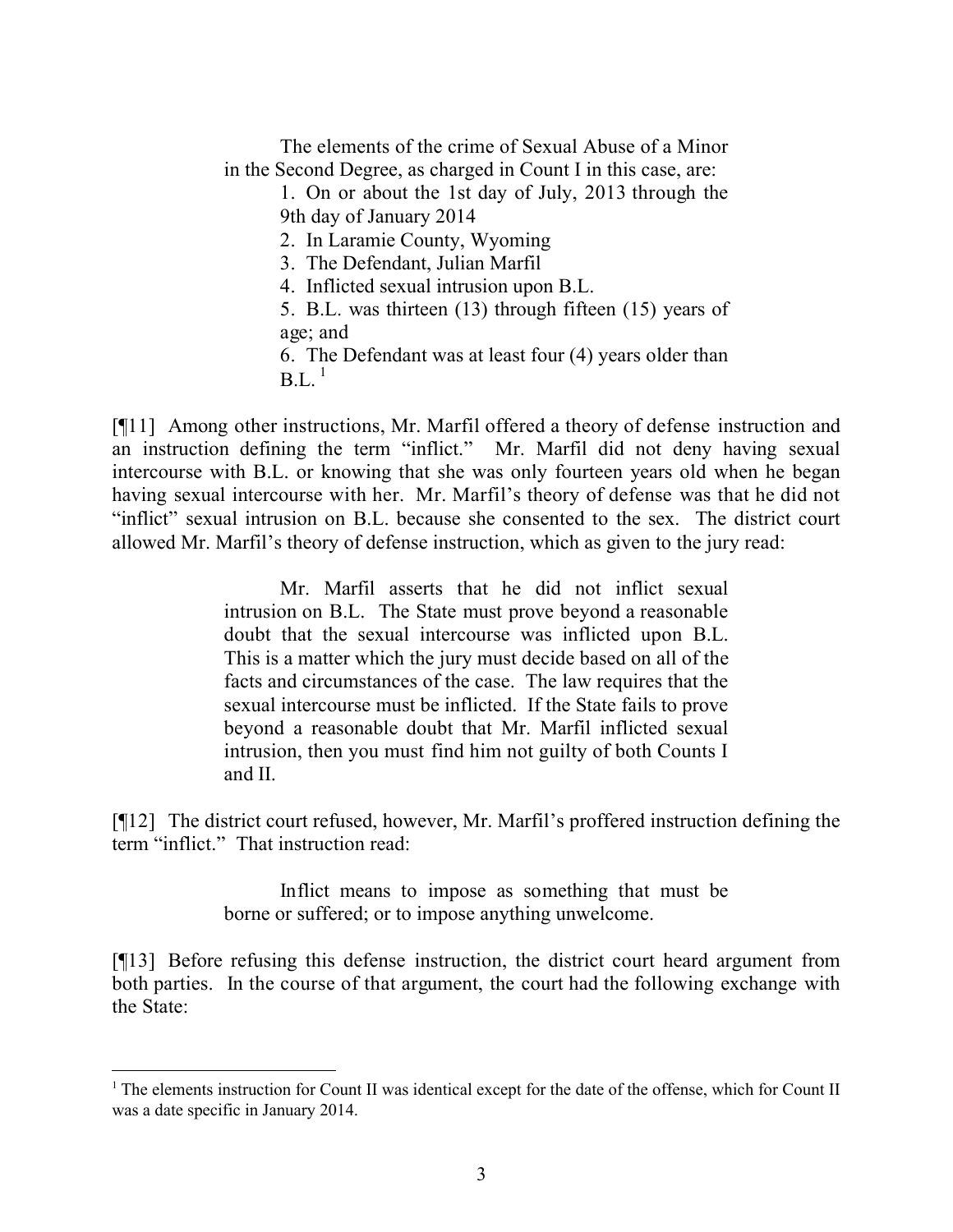THE COURT: Mr. Sandford, we're going to get a question early on from the jury when they go back to deliberate this case: What does the word "inflict" mean? How do we respond to that?

MR. SANDFORD: Your Honor, I believe the best way to respond to that is, You've been given the instructions. And we've done this I think many times with jury instructions. They sometimes ask for the definition of reasonable doubt. They sometimes ask the Court for the definition of very ordinary words, looking for some guidance.

[¶14] After hearing argument from both parties, the district court explained its decision to refuse the defense instruction:

> THE COURT: All right. Well, the Court, first of all, Miss Johnson, would compliment you on your argument. It is a very creative argument. And you have done an exemplary job of raising the issue and of representing the best interests zealously of Mr. Marfil in this case. But I think that the State has a more persuasive argument as to not defining that term.

> I do agree with Mr. Sanford that really what we're trying to do with that definition is inject a back-door consent defense, which would be inconsistent as the Court understands Wyoming law. Again, I have spent some time researching the origins, I guess, of what is often called statutory rape. It begins in 1908. And it talks about how the law in the *Ross* case implies incapacity to consent in a situation where an individual is a minor. And in that case the Supreme Court said, No matter what the actual state of a victim's mind may be at the time, the law resists for her.

> That concept in the law was repeated again in the case of *State v. Scadden*, in 1987, 732 P.2d 1036, in which the majority in that case said, "The law in Wyoming and indeed the law in general has always limited some sexual contacts. The primary purpose for these prescriptions against sexual relations is the absence of acceptable consensual participation in the act."

> "The State of Wyoming has a compelling interest in regulating sexual contacts between persons when one of those persons does not consent or lacks the capacity to consent. Incest or statutory rape are readily apparent examples." And it cites to the *Ross* case.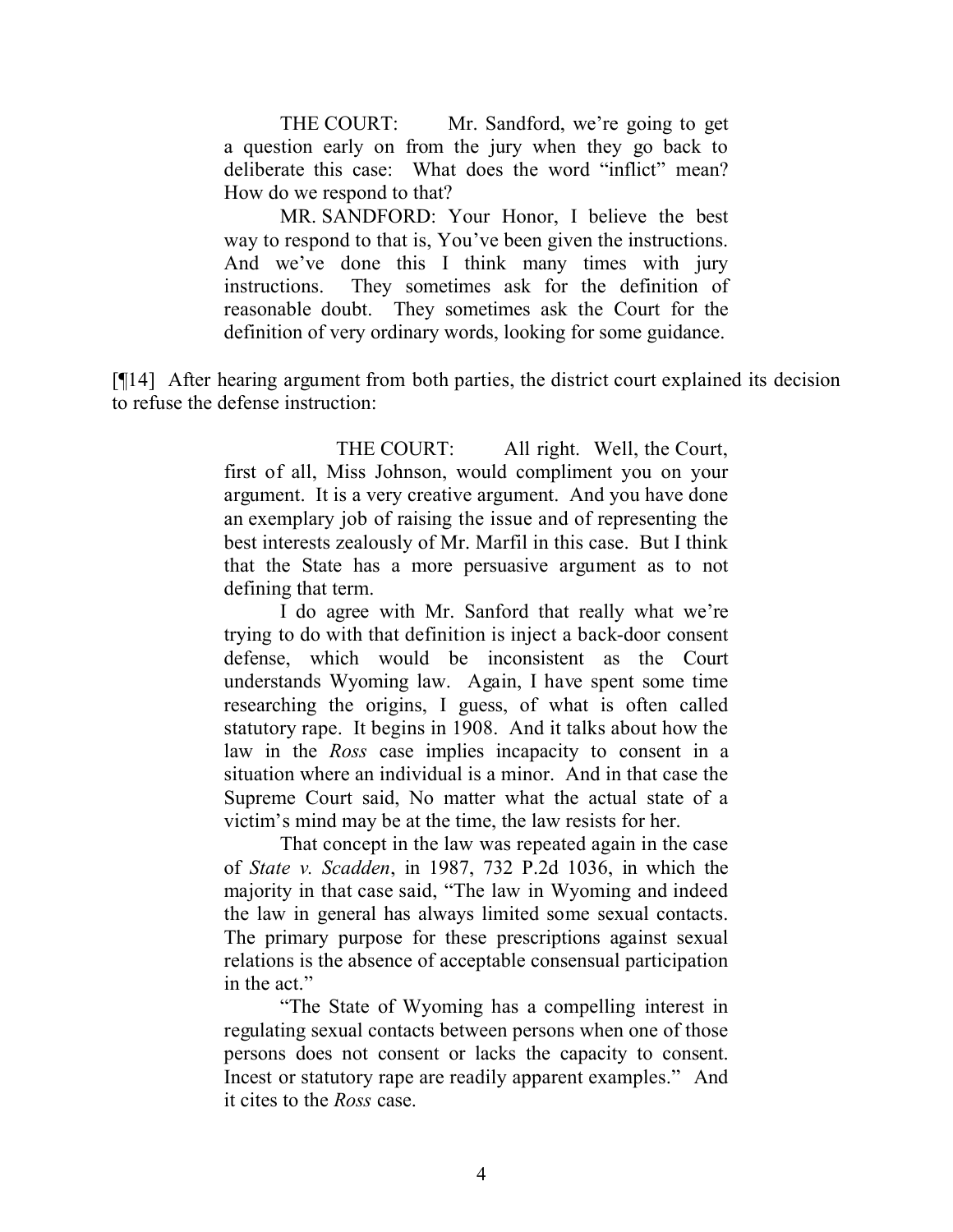The next case I would discuss would be the one that I visited with you about, Miss Johnson, the *Pierson* case. And again, in that case the Wyoming Supreme Court in 1998 at 956 P.2d 1119 discusses the difference between and the distinction between immoral or indecent liberties under what was then a Title XIV offense and the sexual assault or statutory rape charge that's set forth in 6-2-304.

And they make an issue about the fact that a person under the age of 16 legally cannot consent. However, in a situation where the victim is 16 or 17, that the fact that the victim did consent is an issue that the jury can consider in deciding whether or not the immoral or indecent liberties statute has been violated.

And then finally most recently there is the *Crain* case from 2009 authored by Justice Hill based upon the most recent version of the sexual-abuse-of-a-minor statute. And in that case in dicta certainly the Court recognizes that a minor who is under the age of 16 years of age cannot consent to an act of sexual intercourse with a person who is over four years older than the victim. So I see no change in the law from 1908 to the present that a person under the age of 16 years of age is [not] legally capable of consenting.

The "inflict" language has been language that has been in the sexual assault statute for some period of time. My understanding of that language would be that a person inflicts the sexual assault simply by virtue of the fact that their victim is under the age of consent.

So, therefore, the Court – that is a long way of saying I guess the Court is not going to give your instruction. I do agree with the State that I think it injects confusion, and it does not help clarify the law for the jury; but, in fact, it would confuse the jury.

[¶15] Shortly after the jury began its deliberations, the jury requested a dictionary and a copy of the statute Mr. Marfil was accused of violating. Both defense counsel and counsel for the State took the position that the request should be denied and the jury should be referred instead to the instructions it had been given.

### **D. Verdict and Sentence**

[¶16] On October 8, 2014, the jury returned a verdict of guilty on both counts of second degree sexual abuse of a minor. On February 10, 2015, the district court entered a Judgment and Sentence, which sentenced Mr. Marfil to two concurrent sentences of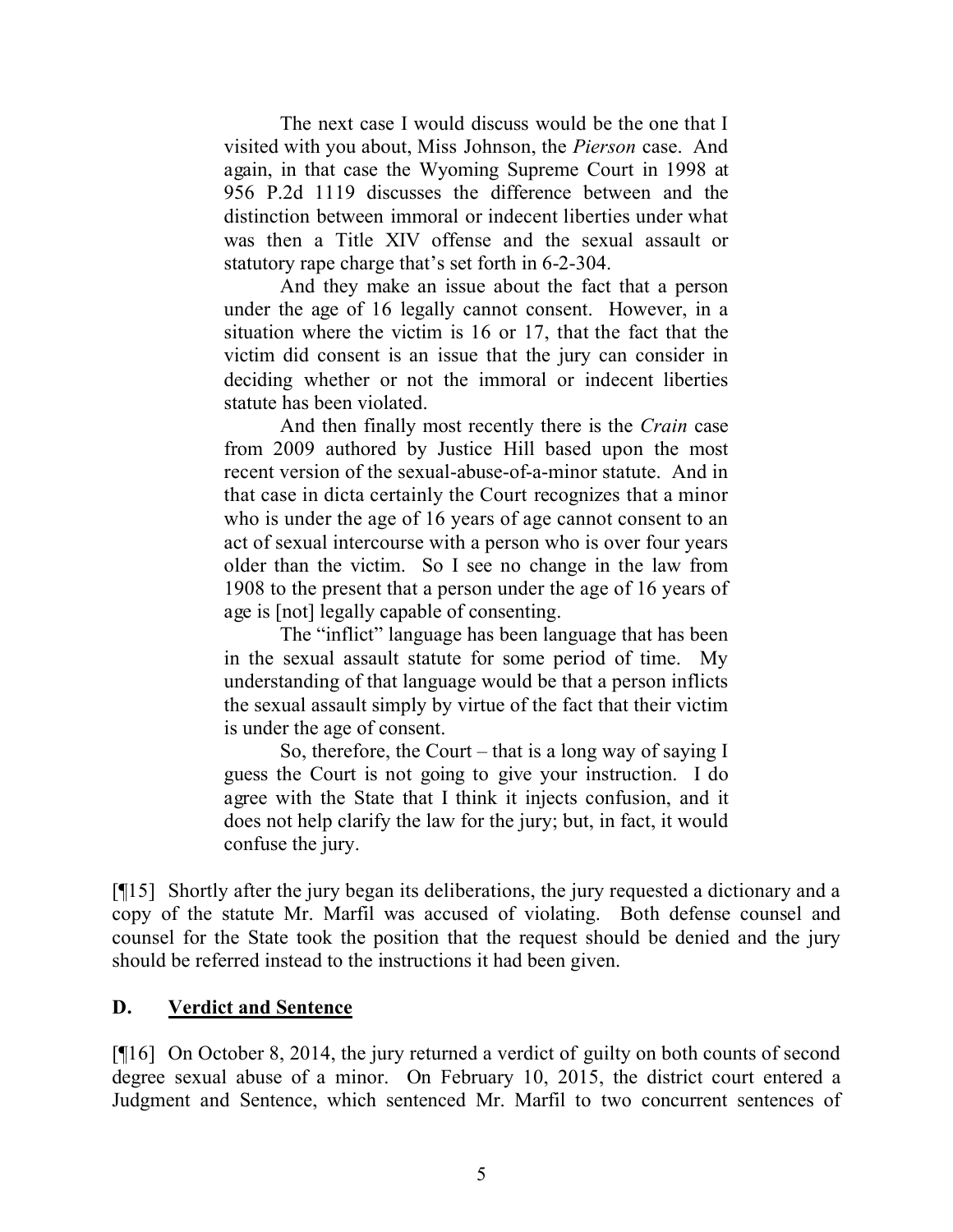thirteen to sixteen years. Mr. Marfil thereafter timely filed his notice of appeal to this Court.

# **DISCUSSION**

## **A. Jury Instructions**

## **1. Standard of Review**

[¶17] In his first claim of error, Mr. Marfil contends that the district court erred in refusing his proffered instruction defining the term "inflicts." This claim of error presents both a question of statutory interpretation and a question whether the district court erred in refusing the instruction proffered by Mr. Marfil. Questions of statutory interpretation are questions of law, which this Court reviews de novo. *Robert L. Kroenlein Trust ex rel. Alden v. Kirchhefer*, 2015 WY 127, ¶ 14, 357 P.3d 1118, 1124 (Wyo. 2015) (citing *Adekale v. State*, 2015 WY 30, ¶ 12, 344 P.3d 761, 765 (Wyo. 2015)). We review a district court's refusal of a proposed jury instruction for an abuse of discretion. *Gonzalez-Ochoa v. State*, 2014 WY 14, ¶ 18, 317 P.3d 599, 604 (Wyo. 2014) (citing *Mowery v. State*, 2011 WY 38, ¶ 13, 247 P.3d 866, 870 (Wyo. 2011)). We are also guided by the following in our review of a district court's decisions regarding jury instructions:

> When we review claims of error involving jury instructions, the district court is afforded significant deference. *Luedtke v. State*, 2005 WY 98, ¶ 28, 117 P.3d 1227, 1232 (Wyo.2005). A district court is "given wide latitude in instructing the jury and, as long as the instructions correctly state the law and the entire charge covers the relevant issue, reversible error will not be found." *Id*. (citations omitted); *see also Hawes v. State*, 2014 WY 127, ¶ 15, 335 P.3d 1073, 1078 (Wyo.2014). Its ruling on an instruction must be prejudicial to constitute reversible error. *Heywood v. State*, 2007 WY 149, ¶ 26, 170 P.3d 1227, 1234 (Wyo.2007) (citation omitted), *abrogated on other grounds by Granzer v. State*, 2008 WY 118, 193 P.3d 266 (Wyo.2008). Because the purpose of jury instructions is to provide guidance on the applicable law, prejudice will result when the instructions confuse or mislead the jury. *Id*.

*Brown v. State*, 2015 WY 4, ¶ 40, 340 P.3d 1020, 1031 (Wyo. 2015).

## **2. Statutory Interpretation: Meaning of the Term "Inflicts"**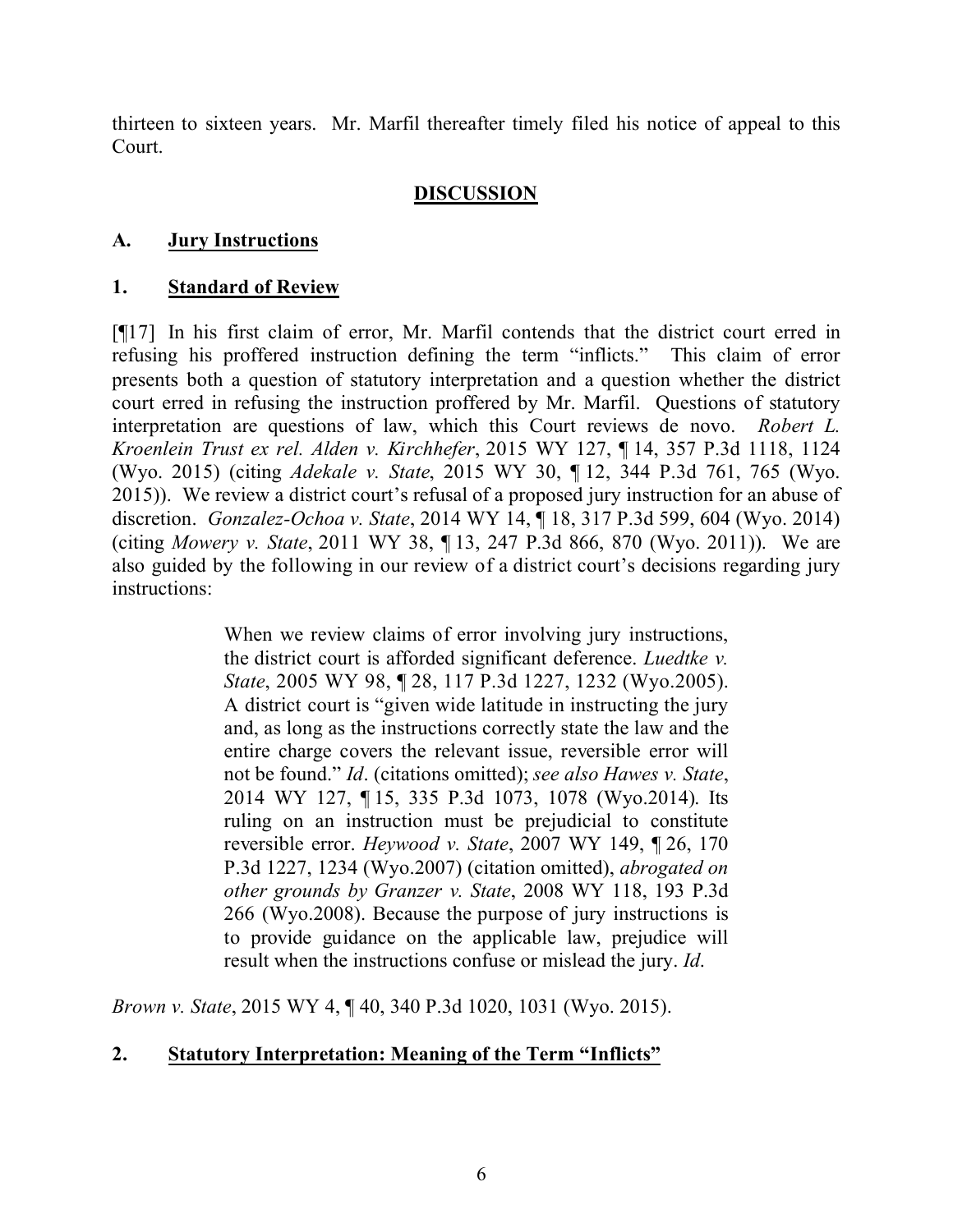[¶18] Mr. Marfil was charged with two counts of sexual abuse of a minor in the second degree in violation of Wyo. Stat. Ann. § 6-2-315(a)(i) (LexisNexis 2015), which states, "Being seventeen (17) years of age or older, the actor *inflicts* sexual intrusion on a victim who is thirteen (13) through fifteen (15) years of age, and the victim is at least four (4) years younger than the actor." (Emphasis added.) Mr. Marfil asserts that the legislature's use of the term "inflicts," as opposed to the term "engages in" found in the other proscribed conduct, was a deliberate choice and that the term "inflicts," as used in subsection (a)(i), should be interpreted as requiring something more than the term "engages in." In particular, Mr. Marfil contends that the term "inflicts" should be interpreted to mean: "to impose as something that must be borne or suffered; or to impose anything unwelcome." With this definition, Mr. Marfil essentially argues that if the sexual intrusion of the victim is consensual, it cannot be "inflicted."

[¶19] Mr. Marfil's argument presents a question of statutory interpretation. Our rules of statutory interpretation dictate that our primary objective in interpreting this or any statute is to give effect to the legislature's intent. *L & L Enters. v. Arellano (In re Arellano)*, 2015 WY 21, ¶ 13, 344 P.3d 249, 252 (Wyo. 2015). In this regard, we have held that where a term used in a criminal statute is not given a statutory definition, we conclude the legislature did not mean for the term to have a specialized meaning. *Masias v. State*, 2010 WY 81, ¶ 25, 233 P.3d 944, 951 (Wyo. 2010); *Ewing v. State*, 2007 WY 78, ¶ 10, 157 P.3d 943, 946 (Wyo. 2007). We have further said that in our search for legislative intent, we must

> construe each statutory provision *in pari materia,* giving effect to every word, clause, and sentence according to their arrangement and connection. To ascertain the meaning of a given law, we also consider all statutes relating to the same subject or having the same general purpose and strive to interpret them harmoniously. We presume that the legislature has acted in a thoughtful and rational manner with full knowledge of existing law, and that it intended new statutory provisions to be read in harmony with existing law and as part of an overall and uniform system of jurisprudence.

*Kroenlein Trust*, ¶ 22, 357 P.3d at 1126 (quoting *Nicodemus v. Lampert*, 2014 WY 135, ¶ 13, 336 P.3d 671, 674 (Wyo. 2014)).

[¶20] With these principles in mind, we turn to our interpretation of the term "inflicts," as used in the statute defining the offense of sexual abuse of a minor in the second degree. That statute proscribes four different acts and reads:

> (a) Except under circumstance constituting sexual abuse of a minor in the first degree as defined by W.S. 6-2-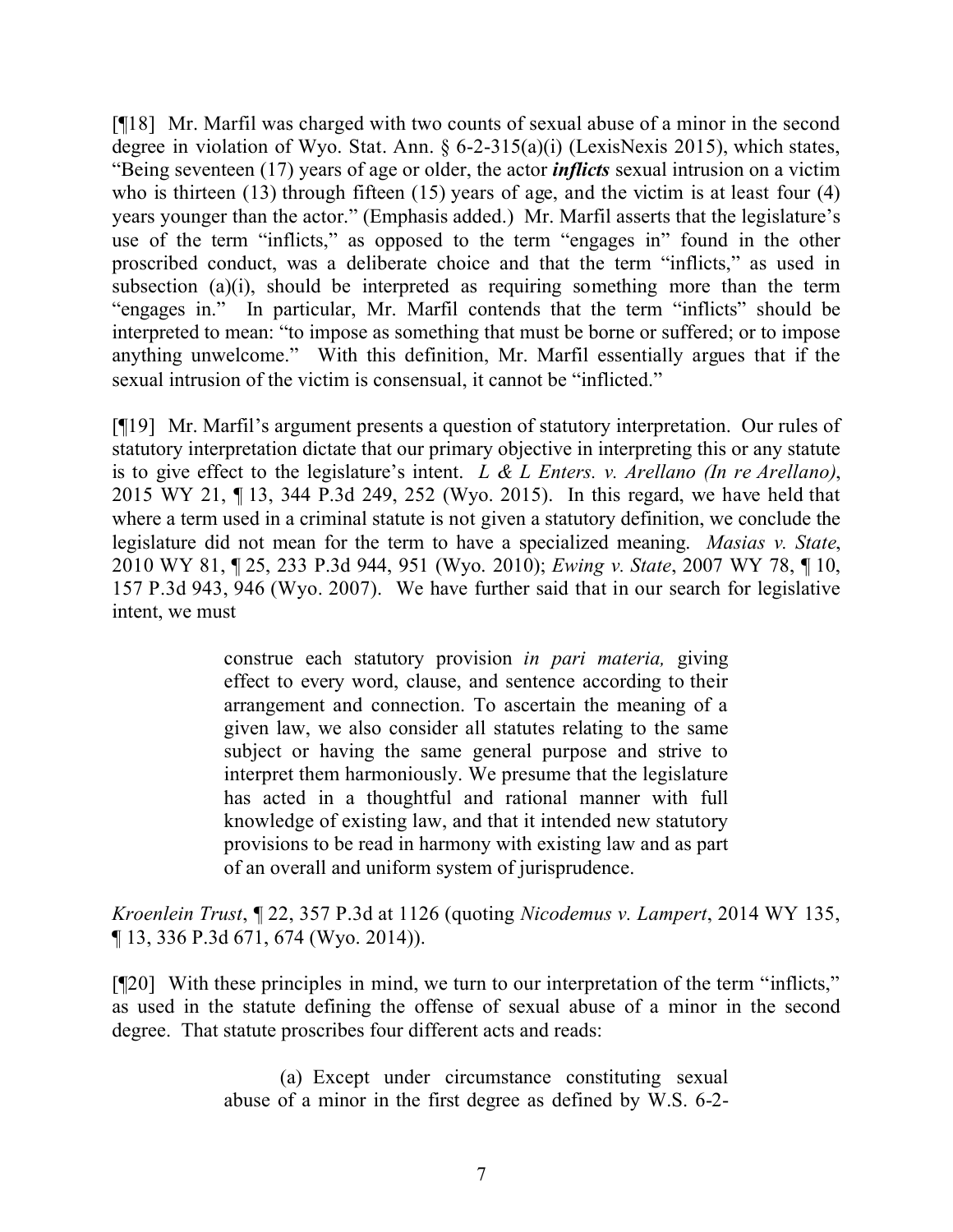314, an actor commits the crime of sexual abuse of a minor in the second degree if:

(i) Being seventeen (17) years of age or older, the actor *inflicts* sexual intrusion on a victim who is thirteen (13) through fifteen (15) years of age, and the victim is at least four (4) years younger than the actor;

(ii) Being sixteen (16) years of age or older, the actor *engages in* sexual contact of a victim who is less than thirteen (13) years of age;

(iii) Being eighteen (18) years of age or older, the actor *engages in* sexual contact with a victim who is less than eighteen (18) years of age and the actor is the victim's legal guardian or an individual specified in W.S. 6-4-402; or

(iv) Being eighteen (18) years of age or older, the actor *engages in* sexual contact with a victim who is less than sixteen (16) years of age and the actor occupies a position of authority in relation to the victim.

(b) A person convicted under subsection (a) of this section is subject to imprisonment for not more than twenty (20) years, unless the person convicted qualifies under W.S. 6-2-306(e).

Wyo. Stat. Ann. § 6-2-315 (LexisNexis 2015) (emphasis added).

[¶21] We reject Mr. Marfil's proffered definition of the term "inflicts" for several reasons. First, the term "inflicts" is not defined in the statutes governing sexual assault offenses. *See* Wyo. Stat. Ann. § 6-2-301 (LexisNexis 2015) (providing definitions for terms used in article governing sexual assault offenses). As noted above, this alone indicates the legislature attached no special meaning to the term.

[¶22] Second, when we read the term "inflicts" in the context of the surrounding statutory provisions, Mr. Marfil's proposed definition simply does not fit. Wyo. Stat. Ann. § 6-2-315 uses both the terms "inflicts" and "engages in" to specify four different prohibited acts, but each act constitutes the same offense, second degree sexual abuse, and is punishable by the same penalty. If the term "inflicts" carried the meaning Mr. Marfil urges, which is an unwelcome or forcible sexual intrusion, as opposed to the consensual act Mr. Marfil argues is contemplated by the term "engages in," we would not expect this parity. We would instead expect that any act that is "inflicted" would carry a greater penalty given the absence of victim consent. *See Pierson v. State*, 956 P.2d 1119, 1125 (Wyo. 1998) (recognizing that disparity of punishment between offenses implies a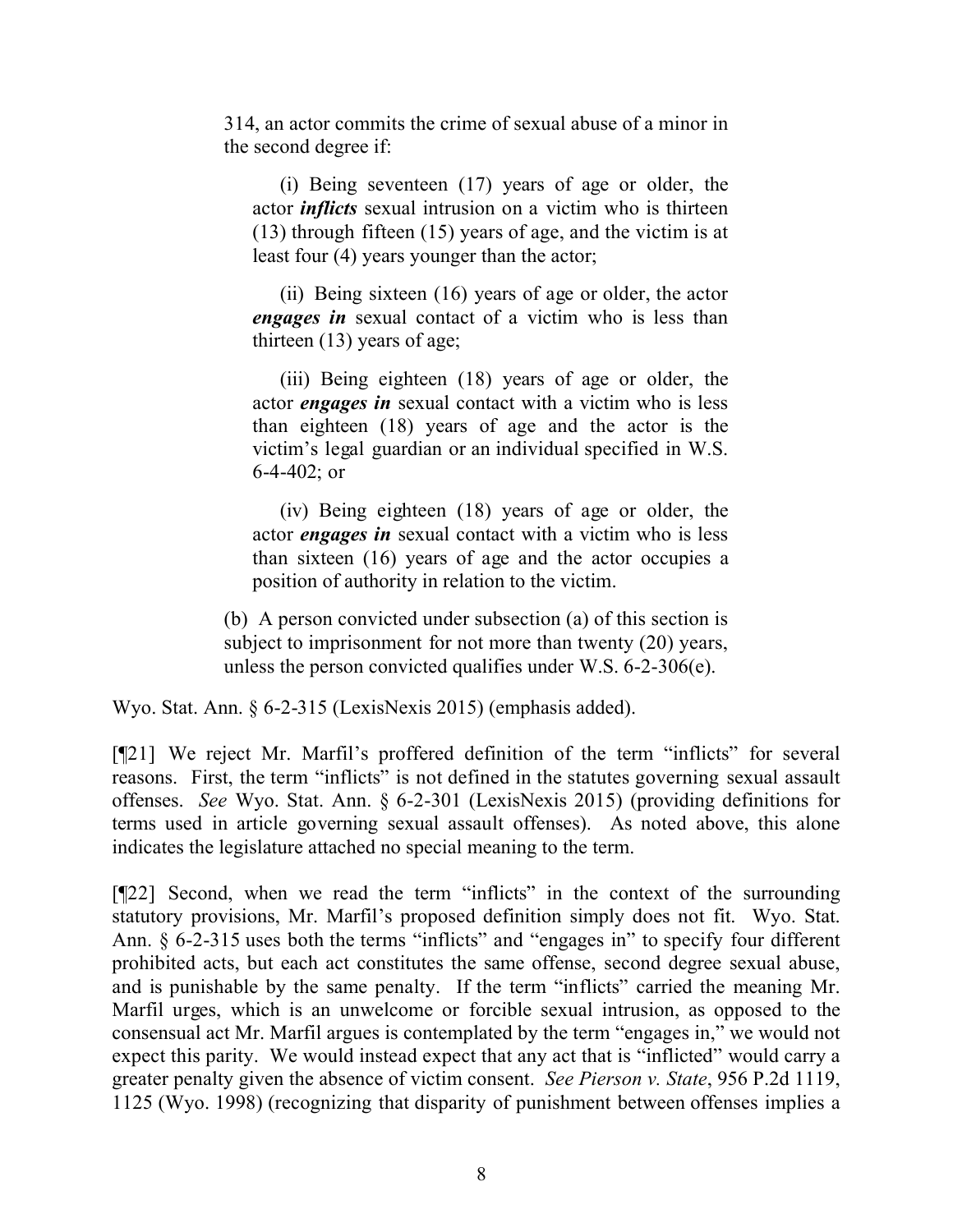legislative view that the crime bearing the greater punishment is one that entails more culpable conduct).<sup>2</sup> That the legislatively-prescribed penalty for the various sexual assault offenses does not necessarily vary depending on whether the act was "inflicted" or "engaged in," is further evidence that the legislature used the terms "inflicts" and "engages in" interchangeably and attached no special meaning to its use of the term "inflicts."

[¶23] Finally, this Court has also held that "[w]hen this Court interprets a statute and the legislature makes no material legislative change in the provision thereafter, the legislature is presumed to acquiesce in the Court's interpretation." *Kroenlein Trust*, ¶ 27, 357 P.3d at 1127 (quoting *Wyo. Dep't of Revenue v. Qwest Corp.*, 2011 WY 146, ¶ 23, 263 P.3d 622, 629 (Wyo. 2011)). As the district court observed, this Court has long held that consent is not a defense to an offense involving sexual assault of a minor. *Phillips v. State*, 2007 WY 25, 15, 151 P.3d 1131, 1136 (Wyo. 2007) (consent of victim under age

(a) Except under circumstance constituting sexual abuse of a minor in the first or second degree as defined by W.S. 6-2-314 and 6-2-315, an actor commits the crime of sexual abuse of a minor in the third degree if:

(i) Being seventeen (17) years of age or older, the actor *engages in* sexual contact with a victim who is thirteen (13) through fifteen (15) years of age, and the victim is at least four (4) years younger than the actor;

(ii) Being twenty (20) years of age or older, the actor *engages in* sexual intrusion with a victim who is either sixteen  $(16)$  or seventeen  $(17)$  years of age, and the victim is at least four (4) years younger than the actor, and the actor occupies a position of authority in relation to the victim;

(iii) Being less than sixteen (16) years of age, the actor *inflicts* sexual intrusion on a victim who is less than thirteen (13) years of age, and the victim is at least three (3) years younger than the actor; or

(iv) Being seventeen (17) years of age or older, the actor knowingly takes immodest, immoral or indecent liberties with a victim who is less than seventeen (17) years of age and the victim is at least four (4) years younger than the actor.

(b) A person convicted under subsection (a) of this section is subject to imprisonment for not more than fifteen (15) years.

(c) A person charged with violating the provisions of paragraph  $(a)(iii)$  of this section shall be subject to the original jurisdiction of the juvenile court, except the matter may be transferred to the district court having jurisdiction of the offense as provided in W.S. 14-6-237.

Wyo. Stat. Ann. § 6-2-316 (LexisNexis 2015) (emphasis added).

<sup>&</sup>lt;sup>2</sup> The same is true with respect to Wyo. Stat. Ann. § 6-2-316, which governs sexual abuse of a minor in the third degree. It too uses both terms in specifying prohibited acts, with each act then punishable by the same penalty. Section 316 provides: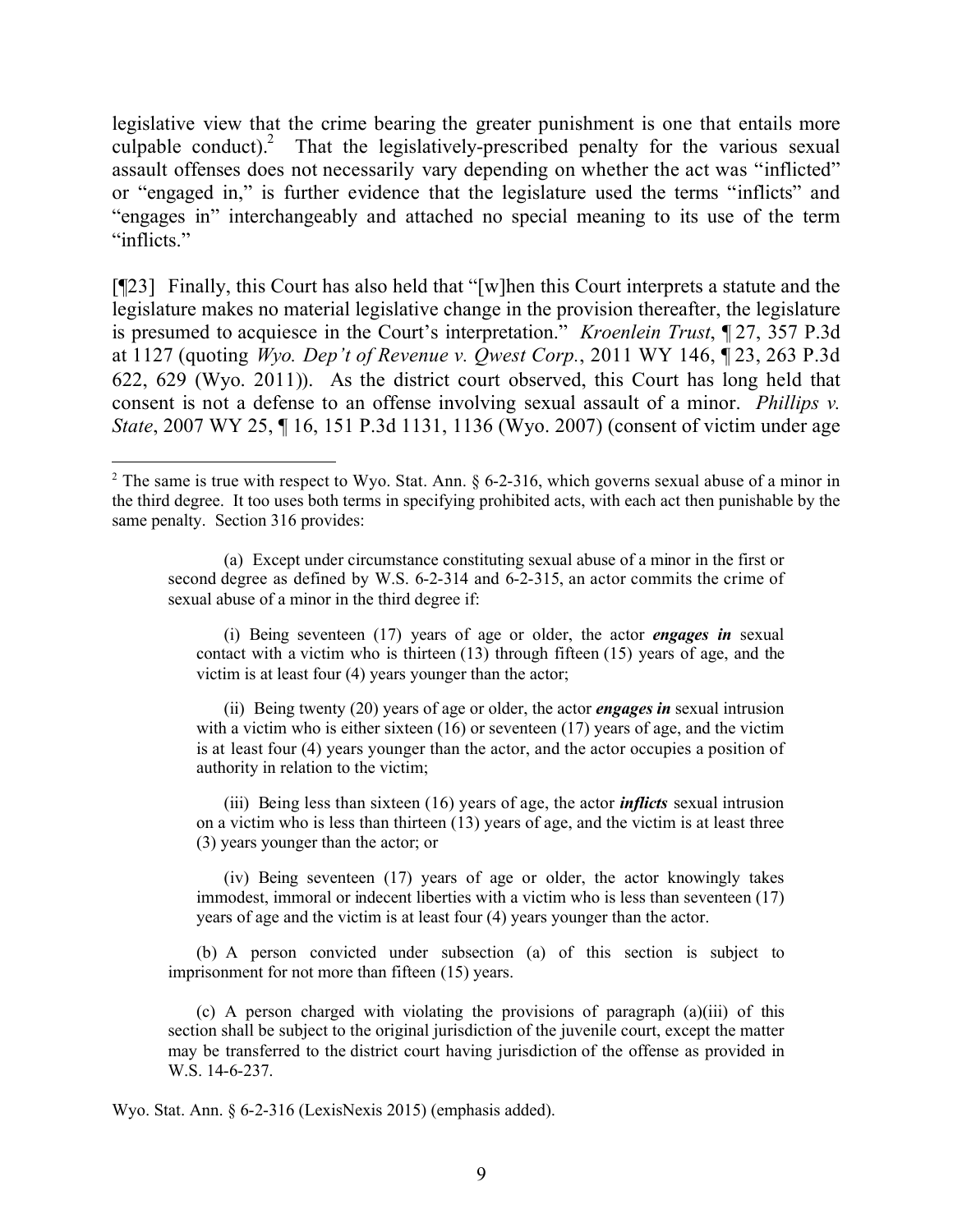of sixteen is not a defense); *Ross v. State*, 93 P. 299, 303 (Wyo. 1908) (minor "is to be regarded as resisting, no matter what the actual state of her mind may be at the time"). Importantly, this has been our holding even where the charging statute uses the term "inflicts." *Phillips*, 16, 151 P.3d at 1136<sup>3</sup>; see also *Crain v. State*, 2009 WY 128, 11 2-4, 218 P.3d 934, 936-37 (Wyo. 2009) (upholding conviction under same version of § 6-2- 315(a)(i) where sexual intercourse was consensual). Because the legislature has not revised any of the statutes defining sexual assault of a minor to correct our interpretation, we presume our past interpretation is consistent with the meaning the legislature intended for the language it used and will adhere to that interpretation.

[¶24] Mr. Marfil's proposed definition of the term "inflicts" would require a conclusion that if a sexual intrusion is consensual, it cannot be inflicted. This definition incorporates a consent defense that this Court has long rejected and otherwise finds no support in the statutes governing sexual assault offenses. For this reason, and because there is no distinction between the terms "inflicts" and "engages in," as used in § 6-2-315, we reject Mr. Marfil's definition.

# **3. District Court's Refusal of Instruction**

 $\overline{a}$ 

[¶25] From our discussion above, it of course follows that we find no abuse of discretion in the district court's refusal of Mr. Marfil's proffered instruction defining the term "inflicts." First, the instruction would have been a misstatement of law and for this reason alone was properly refused. *Brown*, ¶ 40, 340 P.3d at 1031 (instruction must accurately state the law). Additionally, as we noted above, where a term used in a criminal statute is not given a statutory definition, we presume the legislature did not mean for the term to have a specialized meaning. *Masias*, ¶ 25, 233 P.3d at 951; *Ewing*, ¶ 10, 157 P.3d at 946. "A district court is not required to define a statutory term unless the term has a technical or legal meaning different than its common meaning." *Masias*, ¶ 25, 233 P.3d at 951 (no need to define "submission"); *see also Dawes v. State*, 2010 WY 113, ¶ 33, 236 P.3d 303, 311 (Wyo. 2010) (no need to define "owner"); *Morris v. State*, 2009 WY 88, ¶ 16, 210 P.3d 1101, 1105-06 (Wyo. 2009) (no need to define "knowingly"); *Ewing*, ¶ 10, 157 P.3d at 946 (no need to define "drawn"); *Rowe v. State*, 974 P.2d 937, 940 (Wyo. 1999) (no need to define "intentionally"). The district court was not required to define the term "inflicts" and did not err in refusing Mr. Marfil's proffered instruction.

<sup>&</sup>lt;sup>3</sup> In *Phillips*, our holding was in relation to a conviction for third degree sexual assault, which per the statute then in effect required a showing that "the actor is at least four (4) years older than the victim and *inflicts* sexual intrusion on a victim under the age of sixteen (16) years." *Phillips*, ¶ 7, 151 P.3d at 1133, n.1 (emphasis added).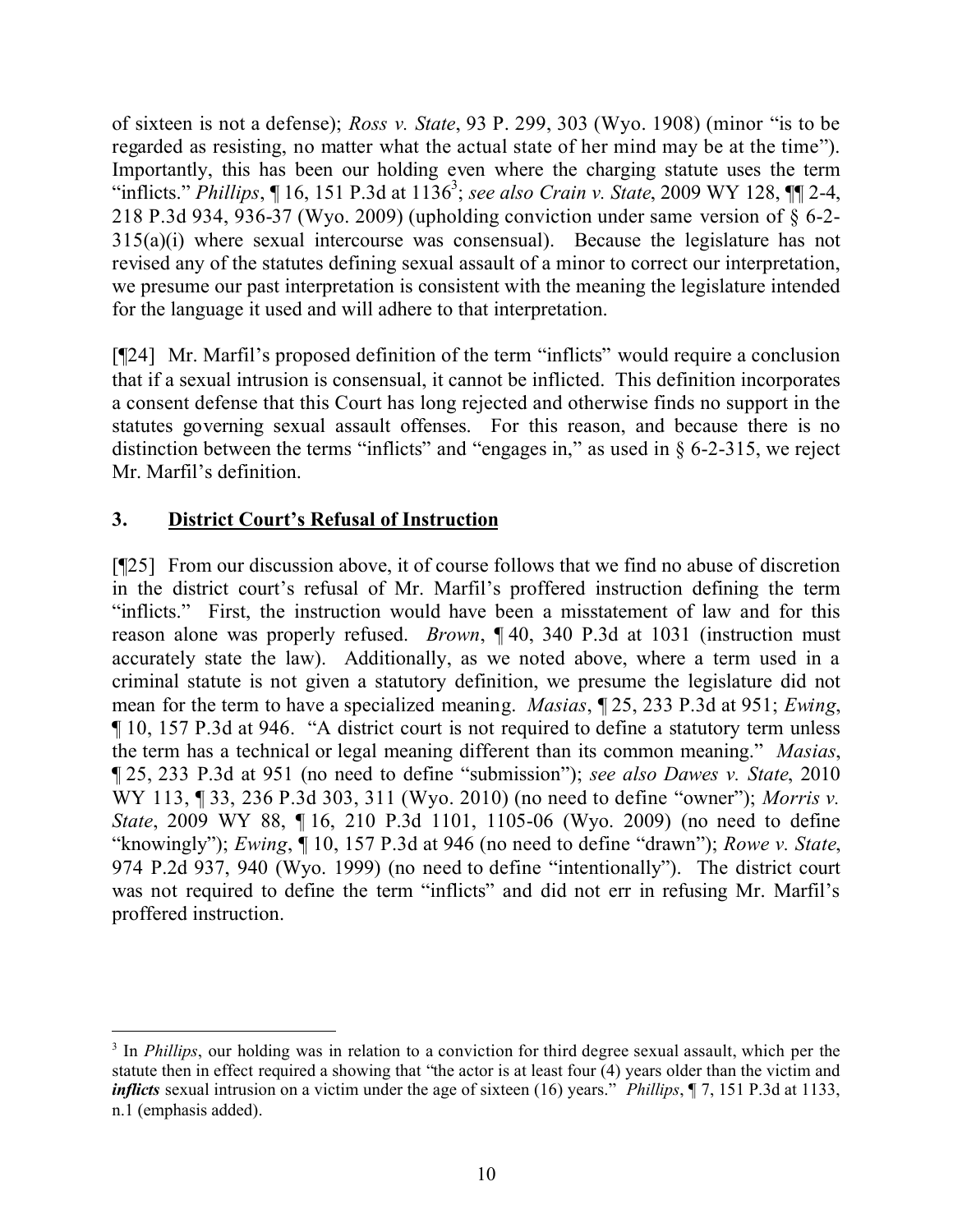### **B. Denial of Jury's Request for Dictionary**

[¶26] In his next claim of error, Mr. Marfil contends that the district court erred in failing to instruct the jury on the definition of the term "inflicts" when the jury requested a dictionary during its deliberations. The jury's request for a dictionary came shortly after it began deliberations and resulted in the following exchange between the district court and counsel:

> THE COURT: All right. We already have a question, a quick question from the jury requesting, Number 1, a dictionary; and, Number 2, requesting a copy of the law that was broken.

> I'll be glad to hear from counsel as to how we ought to respond to the jury's question.

> > Miss Johnson.

MS. JOHNSON: Judge, I think the answer to Question No. 1 is: We can't give you a dictionary. I think the answer to Question No. 2 is: The law that was broken is contained in the elements instruction. I really think that's what it boils down to.

\* \* \* MR. SANDFORD: I agree with counsel on that point. I guess my suggestion to the Court is that we give the standard, you've been given the instructions; the response we give quite often when we all agree that we cannot answer a question. I think that really works for both of these.

THE COURT: All right.

MS. JOHNSON: You should have given them my instruction, Judge. You can give them my instruction now, Judge.

THE COURT: Well, I knew that we were going to have a question. So I think that the answer that the Court would give with regard to 1 is: We cannot provide you with a dictionary. And with respect to Number 2 is: That the law is contained within the elements which you have been given, and direct them to again consider all of the instructions and the evidence in reaching their verdict.

MS. JOHNSON: That's good.

[¶27] The State argues on appeal that Mr. Marfil waived his right to appeal the district court's response to the jury and his claim of error should be treated as invited error because the court did precisely what defense counsel requested and denied the jury